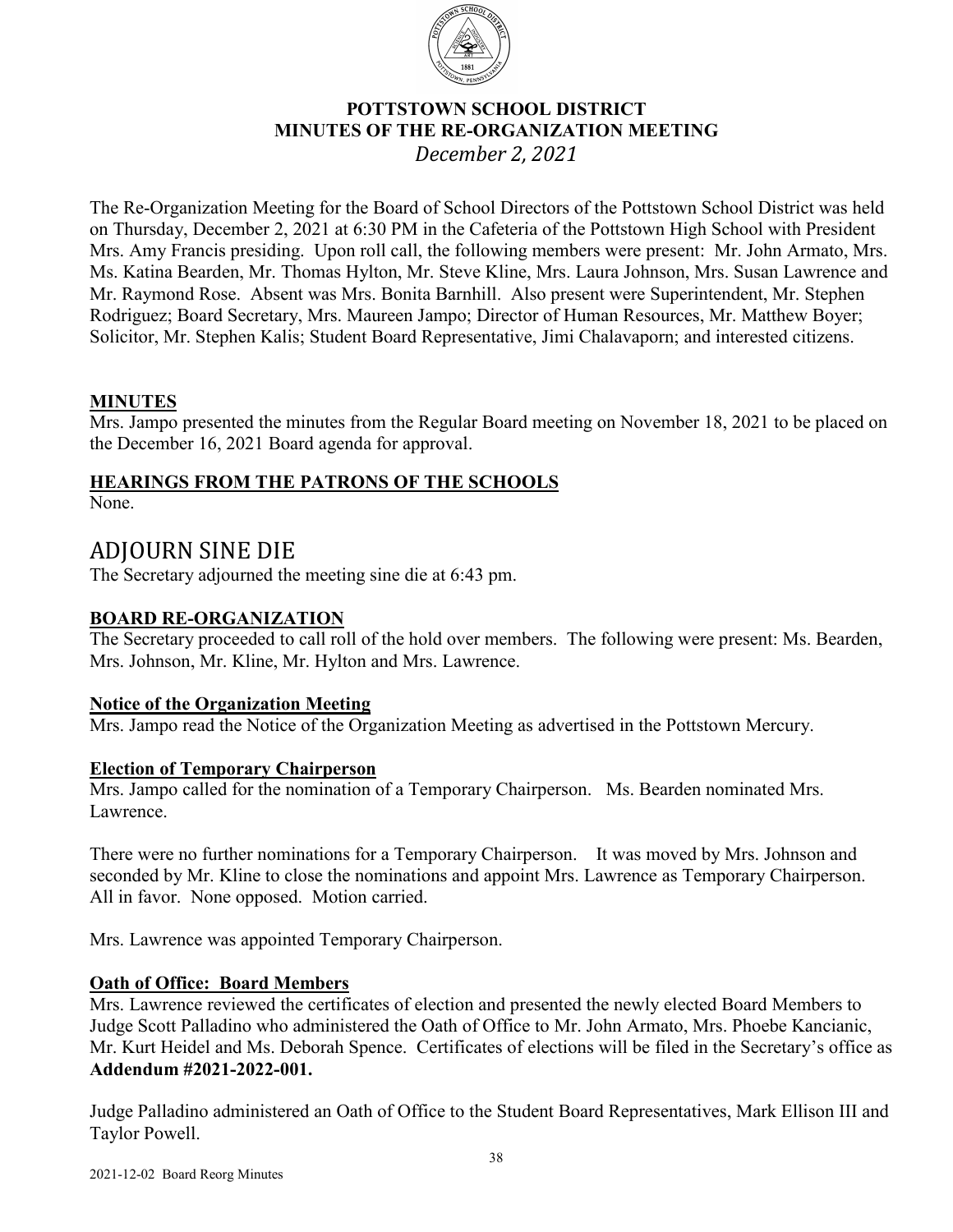# **Roll Call**

Mrs. Lawrence requested a roll call on the members now comprising the School Board.

Upon roll call the following members were present. Armato, Bearden, Hylton, Johnson, Kancianic, Kline, Johnson, Spence and Lawrence. Present: Nine. Absent: None. A quorum was present.

#### **Election of President**

The Temporary Chairperson called for nominations for President.

Mr. Kline nominated Ms. Bearden.

There were no further nominations for the Office of President. It was moved by Mr. Hylton and seconded by Mr. Armato to close the nominations. All were in favor. None opposed. Ayes: Nine. Nays: None. Motion carried.

Upon roll call vote for Ms. Bearden as Board President, the vote was recorded as follows: Armato; aye, Bearden: abstain; Hylton: aye, Kline: aye, Johnson: aye, Lawrence: aye, Kancianic: aye, Heidel: aye, Spence: aye. Ayes: Eight. Nays: None. Abstention: One. Motion carried.

Ms. Katina Bearden was declared Board President.

### *Election of Vice-President*

Ms. Bearden called for nominations for Vice-President.

Mrs. Johnson nominated Mr. Kline.

There were no further nominations for the Office of Vice-President. It was moved by Mr. Hylton and seconded by Mr. Armato to close the nominations. All were in favor. None opposed. Ayes: Nine. Nays: None. Motion carried.

Upon roll call vote for Mr. Kline as Vice-President, the vote was recorded as follows: Armato; aye, Bearden: aye; Hylton: aye, Kline: abstain, Johnson: aye, Lawrence: aye, Kancianic: aye, Heidel: aye, Spence: aye. Aye: Eight. Nays: None. Abstention: One. Motion carried.

Mr. Kline was declared the newly elected Vice-President.

#### **Parliamentarian Procedures**

Appointment of Parliamentarian and Parliamentarian Procedures

It was moved by Mr. Hylton and second by Mrs. Johnson that the Board approve Mr. Kalis, Fox Rothschild LLP as the solicitor and approve Roberts Rules of Order and Parliamentary Procedure.

All members were in favor. Ayes: Nine. Nays: None. Motion carried.

#### **Signature Stamp**

The Board President requests a motion to authorize the use of the existing signature stamp, if applicable, until a new one is prepared reflecting the Board's new officers.

It was moved by Mr. Kline and seconded by Ms. Bearden to approve the motion to authorize the use of the existing signature stamp as presented.

Upon roll call vote, all members voted aye. Ayes: Nine. Nays: None. Motion carried.